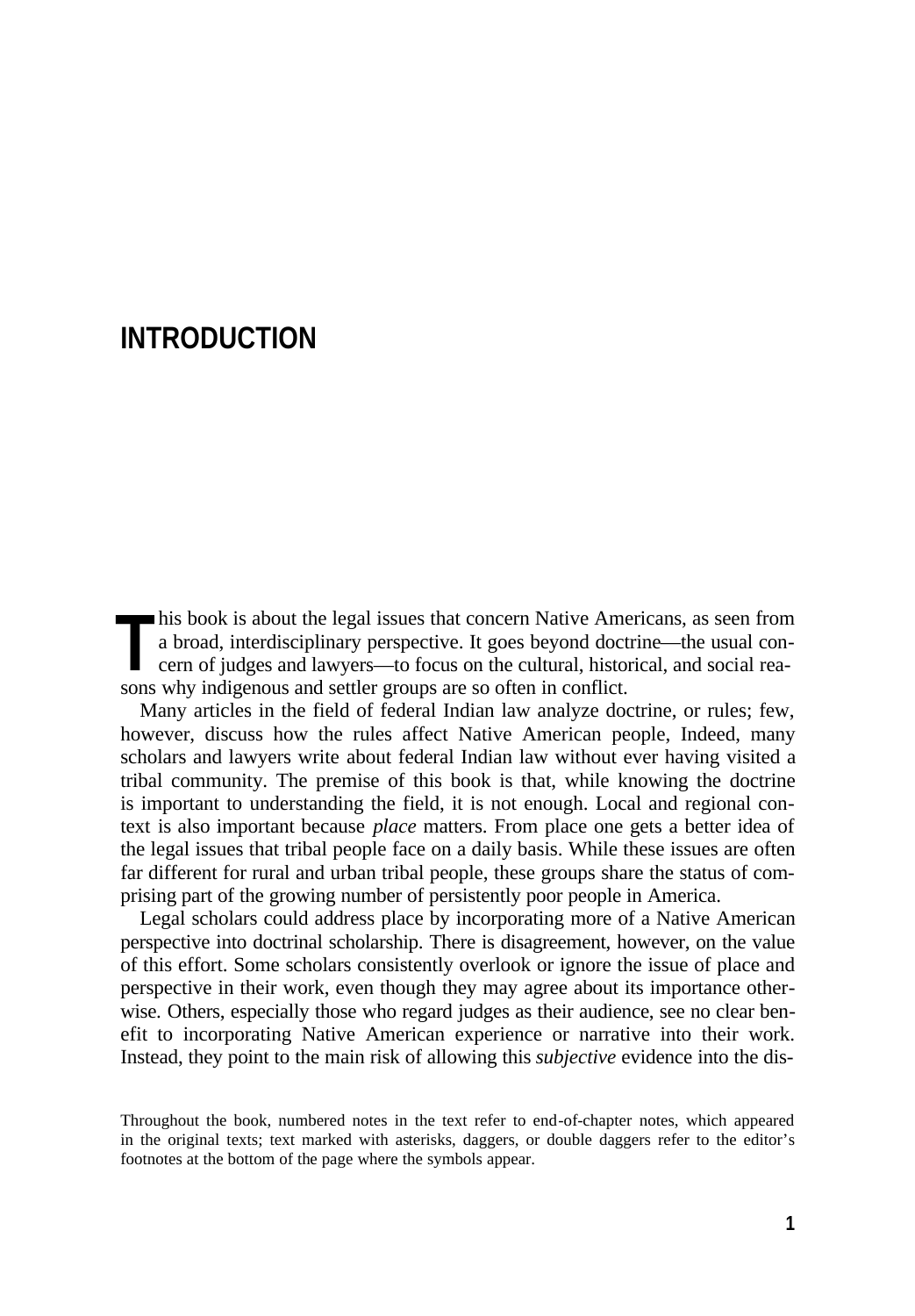## **2 JO CARRILLO**

puting process: namely, the risk of undermining the consistency of the rules themselves. If judges are not interested in subjective information, or alternatively if judges treat Native American experience as largely irrelevant to the disputing process, they argue, then why should legal scholars concern themselves with such information? From this perspective, federal Indian law becomes a conceptual system, self-contained and only vaguely related to actual historical time, community, or geography. The field gets saturated by abstract discussions of doctrinal topics that minimize the steady resistance of Native Americans to U.S. land policy. This doctrine-bound approach presupposes that legal rules are a more powerful force than actual experience when it comes to shaping Native American identity, action, and consciousness.

In a sense, scholarship that does not or will not consider the Native American experience is a gateway to a realm where indigenous interests are sympathized with but not taken seriously in their own right, and indigenous actors are pitied for representing a "dying" way of life, but not listened to as people who may have solutions to contemporary problems. Scholarship from this quarter rarely recognizes or acknowledges what is innovative about Native American approaches to the law. If anything, it obscures the issue.

Yet much of what keeps indigenous communities alive stems from stamina and innovation, some of which, at least historically, was forced by lack of money and opportunity. If, as the old saying goes, necessity is the mother of invention, then Native Americans have led the way, for at least two centuries, in innovating conservationist, community-centered responses to a national land policy: Doctrinal work that overlooks Native American experience tends also to overlook the innovative quality and the spirit of the Native American contribution to American law.

In rural communities, the poverty Native Americans face can be crushing. Sherman Alexie's stories and novels, one of which is included in Chapter 2, and Mary Brave Bird's autobiographies, cited in Chapter 5, convey what it means to be excluded from even the most basic opportunities in one's own country. The urban Native American experience, for its part, has not been fully described, much less understood; hence, it cannot be represented in this format. Nevertheless, as more Native Americans enter the legal profession, as they are doing, then legal scholarship cannot help but be influenced by what Patricia Nelson Limerick calls work that takes where one comes from seriously. $<sup>1</sup>$ </sup>

Existing Native American scholars already understand that what shapes Native American consciousness is the land. They are willing to explore the complexities of communities under colonialism, specifically how stamina and intelligence intertwine with the despair and hopelessness that undergird poverty. They value personal narrative, understanding that just because they are educated in a formal sense does not mean that they are the only ones in their community with something to say. This means, by corollary, that Native American lawyers are more likely than their nonnative counterparts to seek out tribal historians and leaders, and to qualify them as experts. Native American scholars and lawyers alike show a preference for revisionist work, understanding that it can reveal new sources of evidence. Like new Western historians generally, they focus on symbolic sites, as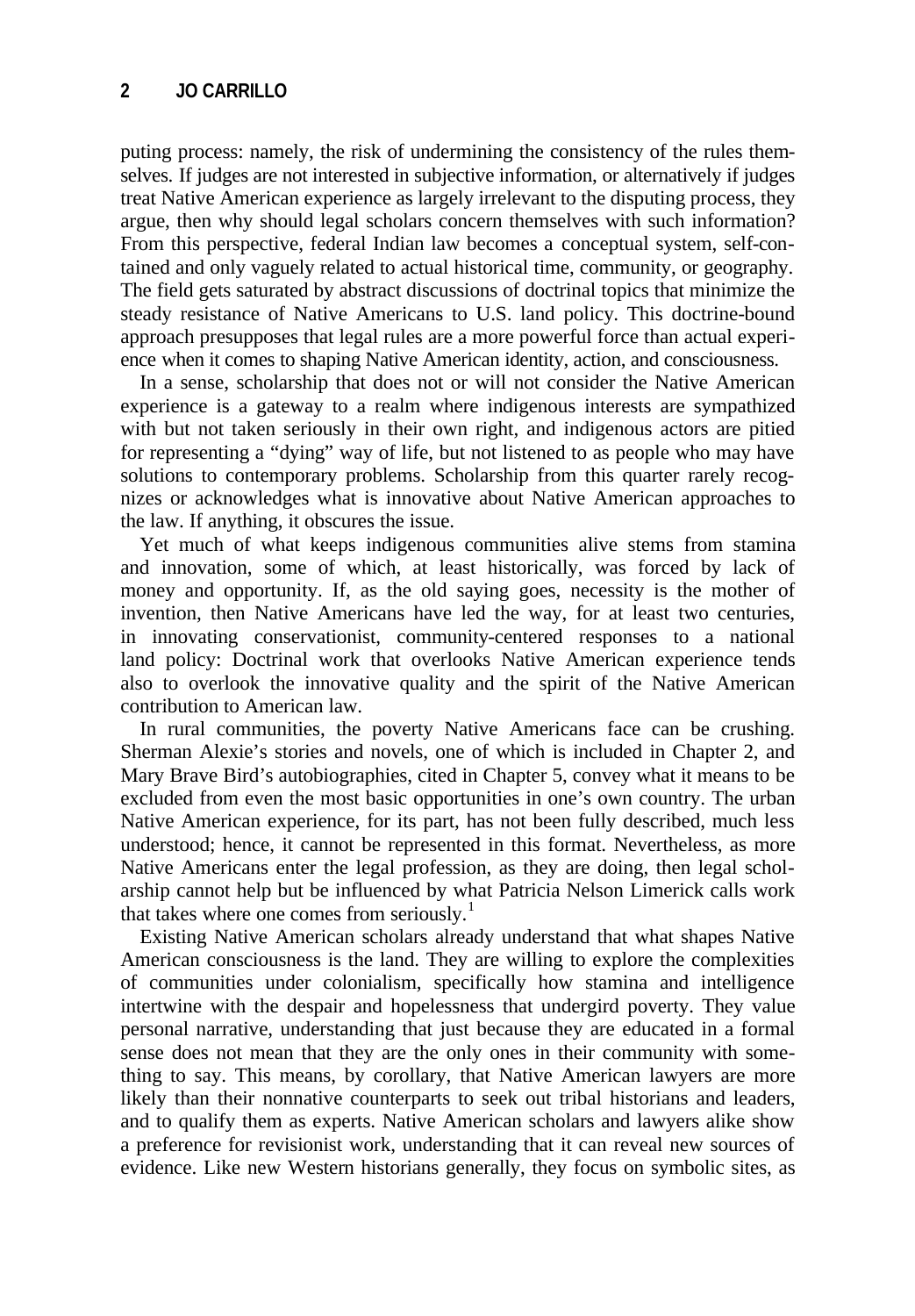well as on empirical or practical sites, coupling questions of symbolic meaning with those of actual meaning.

This book contextualizes some of the most symbolically important, if not contested, areas of federal Indian law, raising selected topics in a way that makes them accessible to people who have little or no prior knowledge of the field. Many topics and issues are not explicitly covered because of a lack of space: hunting and fishing rights, jurisdiction, gaming, to name just a few. These topics are just as important as the topics included here; it is hoped that this book will encourage someone to present them in a similar format. Similarly, issues pertaining specifically to Alaskan Native and Native Hawaiian communities are not covered in this volume, primarily for space reasons. These areas are critically important to the field of Indian law because detailed postcolonial historical accounts and legal challenges are emerging from them. As small consolation, I cite several sources throughout the book that may lead one in the direction of more specialized treatments and bibliographies than I can give here.

The book's organizing focus goes beyond the usual doctrine-driven discussions to include history, anthropology, ethnohistory, biography, sociology, socio-legal studies, feminist studies, and fiction, on the theory that doctrine too often clouds what is really at stake. As a whole, excerpts in this book give a new look at a very old field: Each has explanatory power; each reveals either some aspect of Indian law or some underlying aspect of how Indian law is made, understood, and implemented. All excerpts are taken from an extensively footnoted original text. I urge those of you with a deeper interest in the area to read those original texts, both as source material and bibliography.

As a word of caution, the bibliographical sources I provide here are designed to introduce students to the field. Some of the best sources for this purpose are not necessarily the most recent sources. I make no claims to offer the most up-to-date bibliography in the field, nor do I offer a critical bibliography. If a source within my field of focus was not accessible to a general audience, I tended to omit it rather than to cite it with a critical annotation. Law review articles were the one exception to this practice. Law review articles as a genre are long, dense, and heavily footnoted; there are literally thousands of articles on federal Indian law, and several journals devote themselves exclusively to the subject. So though I can make no promises about the accessibility of the law review articles I chose to cite, I can say that they were selected with both content and style (accessibility) in mind.

Of general importance are works written by leading Native American intellectuals such as Vine Deloria Jr., Dr. Rennard Strickland, Robert A. Williams Jr., John Borrows, and Rayna Green. These writers have extensive, innovative bodies of work. Gloria Valencia-Weber, Christine Zuni, and S. James Anaya, to name just a few, have also made invaluable contributions to the field, and serious students of federal Indian law should follow their work as it appears. Robert Allen Warrior's books, *Tribal Secrets: Recovering American Indian Intellectual Traditions* (1994) and *Like a Hurricane: The Indian Movement from Alcatraz to Wounded Knee* (1996), which he coauthored with Paul Chaat Smith, are well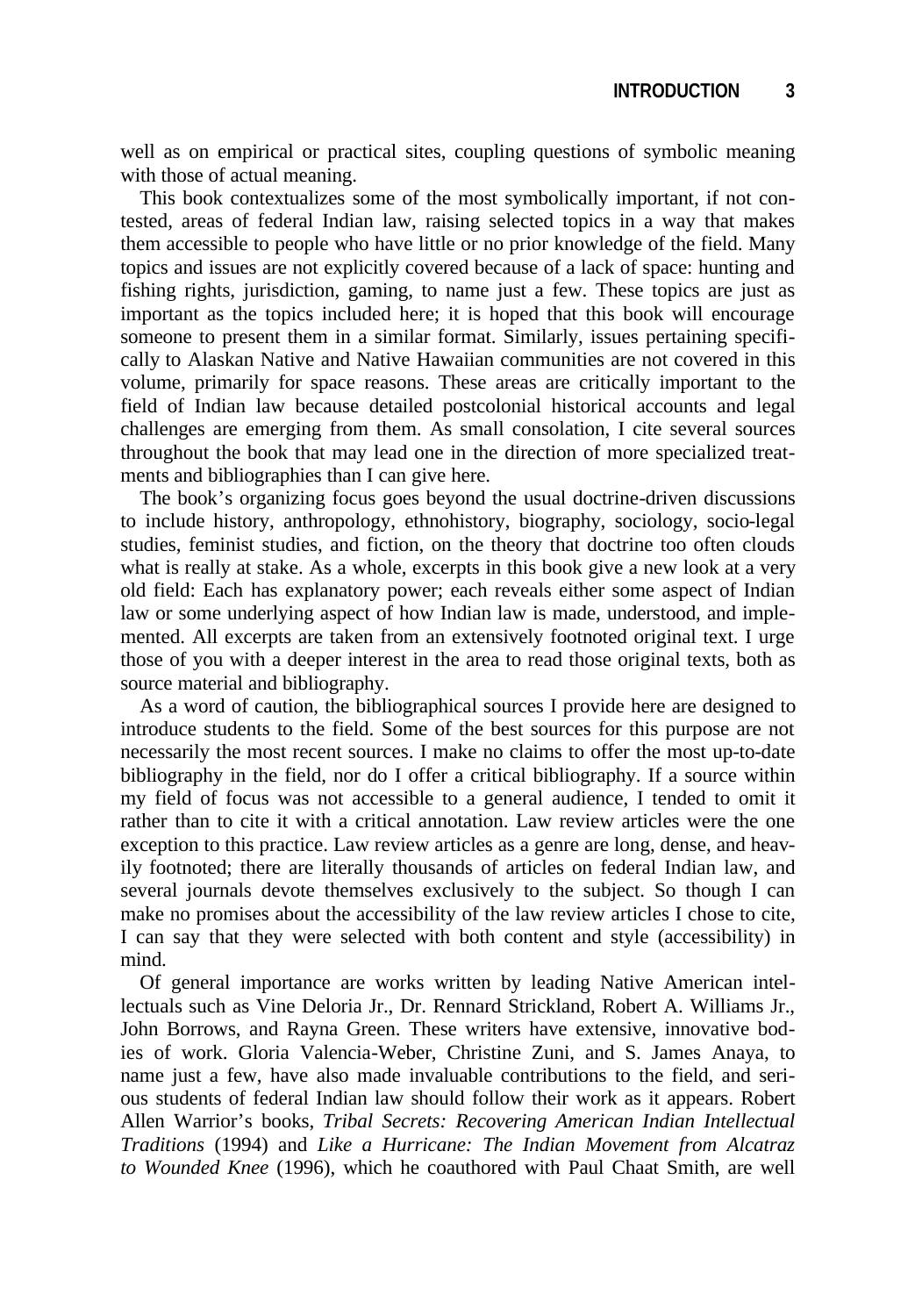worth reading. These American Indian scholars bring a perspective to federal Indian law that is shifting it away from its focus on doctrine, and its rule-bound reluctance (almost fear) to take seriously the Native American side of the story, to a new focus on Native American peoples, concerns, ideas, intellectual traditions, criticism, perspectives, hopes, contexts, and strategies for building community and bringing about change.

One trait that links these writers is that they understand, to paraphrase Vine Deloria, that leaving the Indians out of Indian law is a serious flaw in a system of justice, especially one that supposedly exists to recognize indigenous rights and help administer tribal property. Another shared trait is that these writers start from the premise that scholars who think Native American experience ought to shape itself to doctrine and bureaucratic decision making are wrong; it ought to be the other way around.

Although this book is not about doctrine, it refers to many doctrinal areas. There are several useful treatises and casebooks on doctrine, including the *F. Cohen, Handbook of Federal Indian Law* (1982 ed.)—a guide to U.S. legal doctrine and statutory law related to areas such as land title, jurisdictional issues (federal, tribal, and state), hunting and fishing rights, tribal governmental powers, and other legal questions that come up in federal Indian law. *American Indian Law In a Nutshell* (1981), by William C. Canby, Jr., a judge on the U.S. Ninth Circuit Court of Appeals, is an accessible West Nutshell series book well worth consulting. Two casebooks exist in the area: the widely adopted Wilkinson, Getches, and Williams, *Federal Indian Law* (3d ed., 1993), and Clinton, Newton, and Price, *American Indian Law* (3d ed.) (1991). In addition, *Indigenous Peoples in International Law* (1996), by S. James Anaya, provides an important starting point for placing federal Indian law within the broader context of international law.

As a final general note, there are a few classic texts about the legal relationship between Native Americans and the United States. *The American Indian in Western Legal Thought: Discourses of Conquest* (1990), by Robert A. Williams Jr., covers the entire period of conquest, paying particular attention to what Williams calls the "West's will to empire." Also on this topic is David E. Stannard's, *American Holocaust: The Conquest of the New World* (1992). *American Indians, Time, and the Law* (1987), by Charles F. Wilkinson, is about federal Indian law doctrine and the various historical forces that have shaped or scattered it over time. The more compelling *American Indians, American Justice* (1983), by Vine Deloria Jr. and Clifford M. Lytle, covers the same topic. *God Is Red:* A *Native View of Religion* (2d ed., 1992), by Vine Deloria Jr., takes up the challenge of explaining tribal senses of spirituality to nontribal readers; there is no better, more direct, more insightful book on this topic. The same is true of *Custer Died for Your Sins:* An *Indian Manifesto* (1988), also by Deloria. These works, especially if read together, are a good starting point for understanding contemporary conflicts between indigenous and nonindigenous settler groups in the United States.

This reader covers six important and far-reaching topics. The first is identity: Who is and who is not a Native American for federal law purposes? The second is reparations: How did the United States try to compensate the indigenous people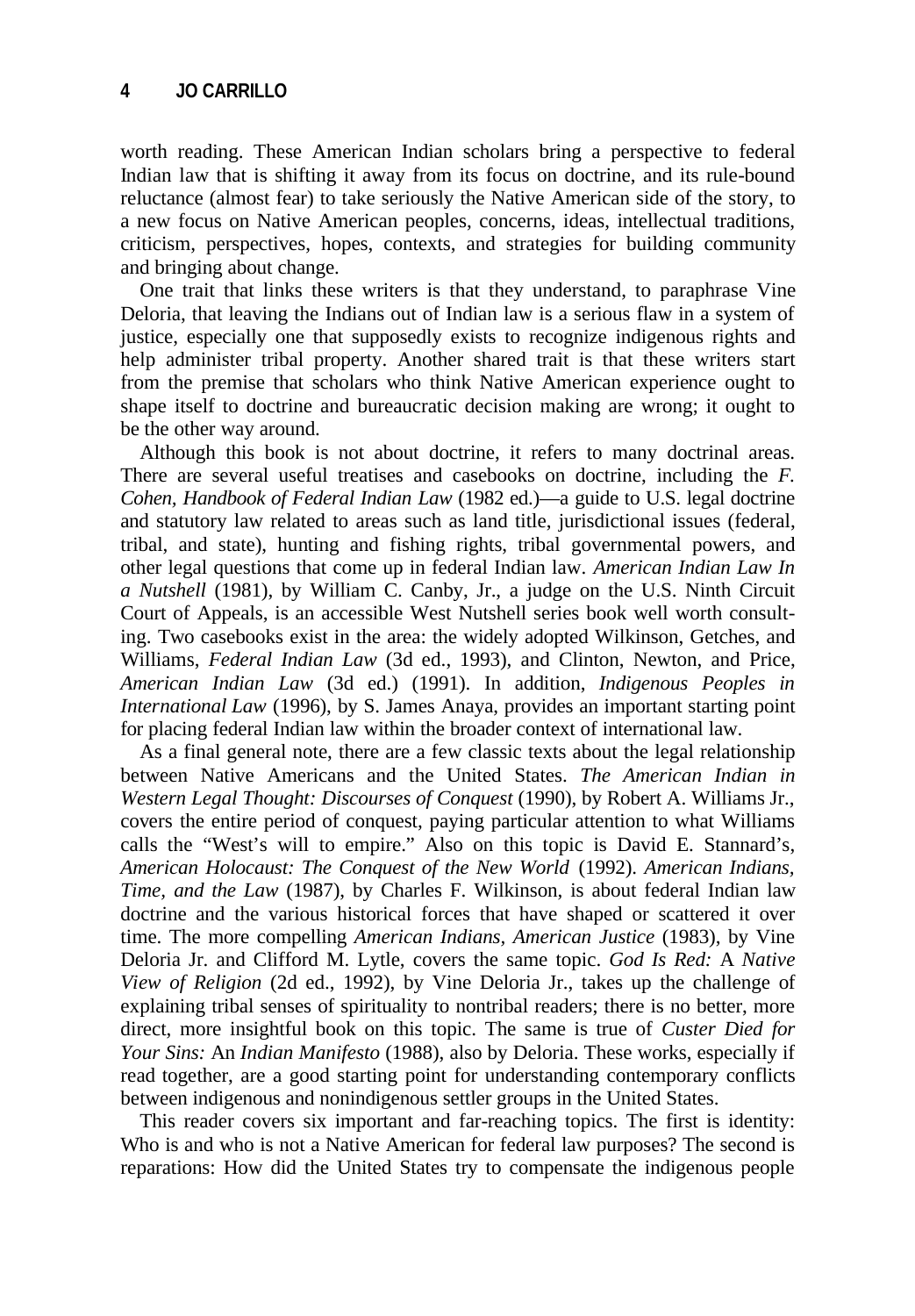of this country for the harms of conquest, and how successful was the attempt? The third is incommensurability, or the question of whether there are some points on which tribal interests and the broader U.S. interests may never easily converge. The fourth is cultural property: How was cultural property lost by Native Americans during the conquest, and how can that property be returned? The fifth chapter is about gender and its relationship to tribal governance. Finally, the sixth chapter discusses litigation strategies in religious freedom cases.

The book opens with excerpts about cultural identity, a hotly contested topic in which point of view is everything. In most instances, the colonization of Native American communities by local and state settler populations was brutal. Native Americans were repeatedly pushed aside to make way for nonnative development and expansion; both state and federal law facilitated this displacement, as did federal military might. In the eyes of the law, Native Americans were noncitizens who could be disregarded by those who made and administrated the rules. Indeed, Native Americans were not granted U.S. citizenship by status of birth until the Indian Citizenship Act of 1924, making them the last American-born ethnic/ racial group to be formally incorporated into the body politic.<sup>2</sup>

Because of the utter disregard that U.S. custom and law often had for Native American persons and communities, it is no surprise that tribal groups in disputed areas were collectively and individually discreet about their tribal heritage; or, in some cases even ashamed of it. Things are changing. Some groups and individuals are reclaiming a tribal identity, and that effort is often controversial. This is especially true where emerging tribal groups are biologically multiracial, or religiously and educationally multicultural.

Chapter 1 analyzes tribal reclamation. It looks at a case involving the Mashpee Wampanoags, an eastern Native American group that decided to reassert its tribal identity in order to regain control of what had once been tribal land. Using Mashpee as an example, the chapter considers the ways in which identity, doctrine, and scholarship (particularly anthropology and history) facilitate or hinder discussions of the relationship between political status and cultural identity. While the Mashpee tribe, along with other tribes in the eastern United States, California, and other geographic areas where European/American colonization was especially fast paced, represent one aspect of the Native American experience, there is another facet, which Chapter 2 presents.

Chapter 2 gives an overview of the Indian Claims Commission Act and the Indian Claims Commission (ICC), which was the administrative body set up to implement the ICC Act.<sup>3</sup> Passed by Congress in 1946, the ICC Act opened the U.S. to lawsuits by Native American tribal groups for claims arising out of  $(1)$  law,  $(2)$ equity (which is to say law modified by standard legal notions of fairness), (3) fraudulent dealings, (4) compensation for lost property, and (5) moral claims. Before the ICC Act's passage, Native American tribes could not sue the United States without first getting permission from Congress in the form of a special jurisdictional statute. While it may have been difficult for citizens across the board to sue the United States, the exclusion of Native Americans from the federal courts was particularly repressive, given the United States' colonial and "frontier" history.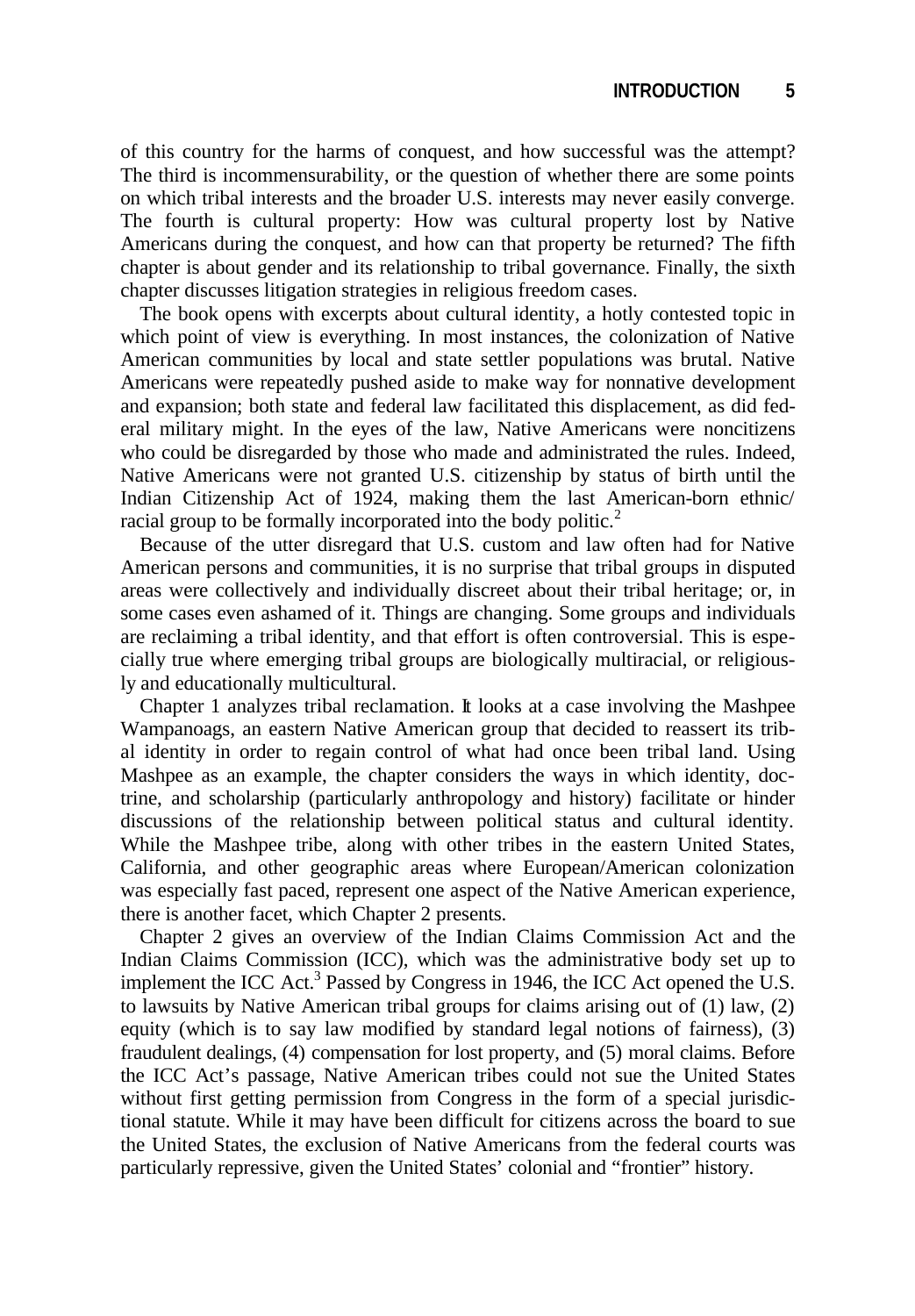## **6 JO CARRILLO**

But would it have been possible for the U.S. legal system to deliver justice to Native Americans under the ICC Act? If the promise of the ICC Act had been fully realized, would justice have been served? *Could* it have been served? Chapter 3 raises these questions by introducing the idea of constitutive incommensurables, or symbolic property. Symbolic property is property that is not easily comparable with money. Land, friendship, parent-child relations are all examples of constitutive incommensurables in contemporary American society. For some groups, or in some instances, these things go to the heart of cultural identity and so courts predictably refrain from equating them with money. But because law can be obscuring particularly across cultures, the idea of land as a constitutive incommensurable can better help us understand some Native American legal claims. Chapter 3 looks at land as a constitutive incommensurable. It also considers two specific Native American efforts to protect land and participate in land-use planning, despite the challenges of communicating tribal values about land to the dominant society's agents—bureaucrats, judges, lawyers, and the like.

Chapter 4 considers the topic of tribal cultural objects, specifically who owns them, who is legally entitled to them, and how Native Americans lost possession of them. It does this in the context of the Native American Graves Protection and Repatriation Act, or NAGPRA for short.<sup>4</sup> One result of the conquest was that there was a Native American diaspora; another was that Native Americans lost land, as well as the opportunity to get full return of their land. After the full force of military conquest had come to a close, although Native Americans had the formal opportunity to bring claims for return of land under the ICC Act, they were effectively barred under state property laws from suing for the return of lost or stolen cultural objects. In fact, one often-ignored result of conquest was that Native Americans lost, misplaced, or were dispossessed of vast quantities of personal property. Much of this property had special religious, cultural, tribal, and personal significance to its original tribal owners. Some of this "property" was not ethnically categorizable as property at all, neither then nor now—for example, the human skeletons and remains that were routinely stolen by nonnatives for personal or scientific gain. Chapter 4 discusses the ways in which Native Americans were dispossessed of this tribal personal property, telling the considerably troubling account of how nonnative grave diggers, explorers, physicians, and anthropologists desecrated Native American graves, often in the name of science.

NAGPRA's intent is to redress the loss of tribal personal property. However, whether NAGPRA will be fully implemented will depend upon how tribal governments and courts rise to the challenge of defining and implementing key terms under the Act. Since the integrity and strength of tribal governments will be crucial making NAGPRA work, Chapter 5 takes a look at tribal governance and specific issues related to gender that arise under the Indian Civil Rights Act, or  $ICRA<sup>5</sup>$ 

Chapter 5 begins with an overview of the scholarly literature about Native American women—an important perspective because too often, as discussed in earlier chapters, it is *this* literature that law takes as descriptive of Native American reality, and particularly of Native American *women's* reality. In con-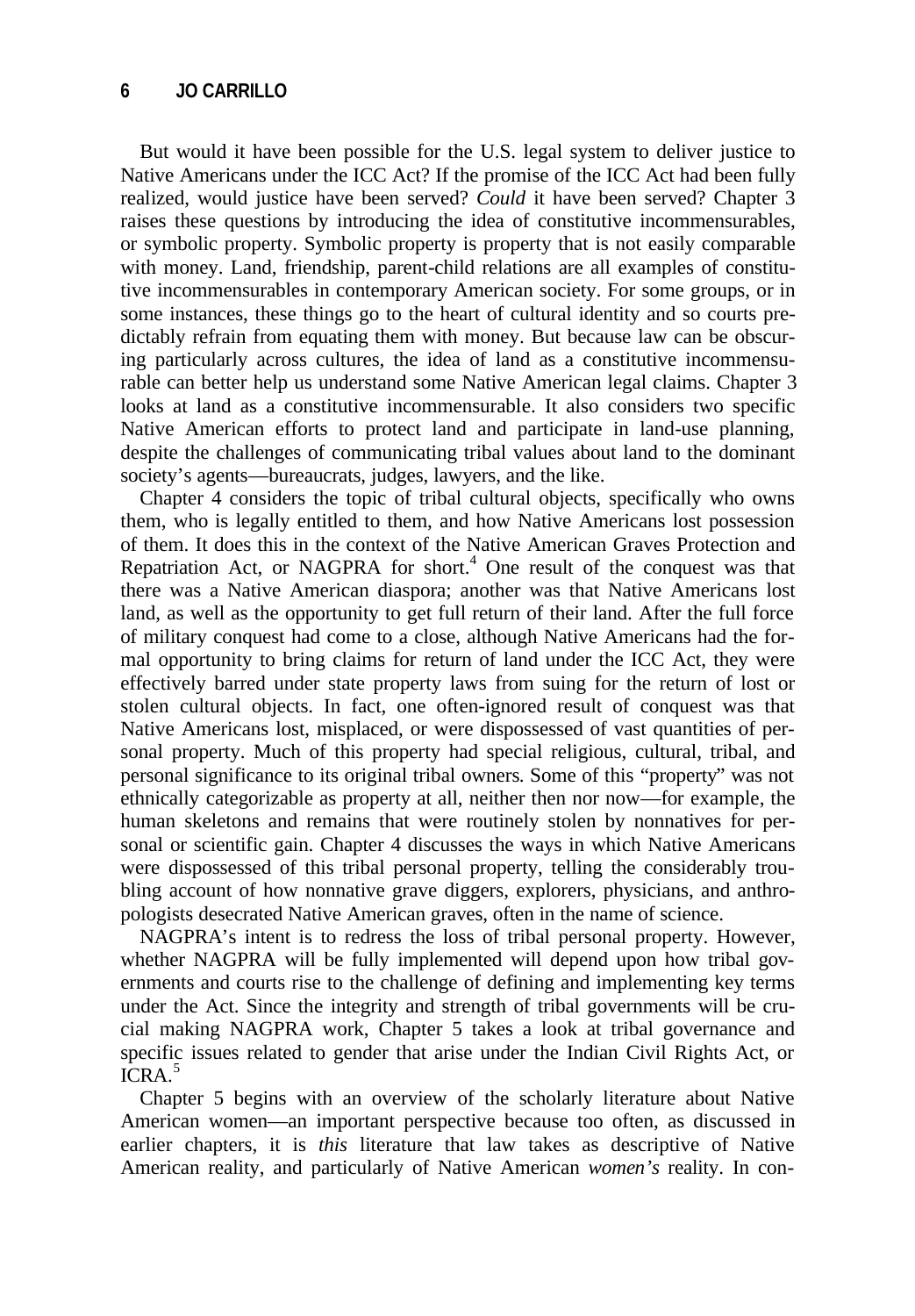temporary American society, women do not easily assume national political roles except as helpers of their male partners. First ladies in the United States, for example, are increasingly qualified to serve in the presidential role, and yet—for many complicated reasons—they do not. In American tribal societies, by contrast, the evidence shows that women often assume the role of political leadership. Native American feminists explain this by noting that Native American women have a long history of holding the reins of leadership, whether "formally" or "informally," in tribal societies. Of course, this history is stronger in some tribes than in others, but it is empirically observable nevertheless.

Colonialism has touched every aspect of tribal life, hence Chapter 5 examines political and legal *tribal* regimes that Native American women find themselves living within today. Emphasis is on how particular doctrinal and tribal legislative changes have affected women's lives and access to resources, power, and avenues of participation in the Diné (Navajo) Nation, one of the largest Native American nations in the United States. Finally, the chapter links questions of perception, leadership, and law to tribal legislative strategies for addressing domestic violence.

The theme of Chapter 6, the final chapter, is the ongoing legal struggle for religious freedom that Native Americans have waged against both the federal and state governments. The chapter takes up two broad forms of contested religious expression: the sacramental use of peyote by Native American Church practitioners, and the use of sacred sites by more "traditionally traditional" religious groups. The American Indian Religious Freedom Act, or AIRFA, which passed in 1978, should have protected these expressions,<sup>6</sup> and while it did in principle, it offered no protection in fact. AIRFA's rejection by the U.S. Supreme Court is documented in two cases: *Lyng v. Northwest Indian Cemetery Protective Association*<sup>7</sup> and *Employment Division, Department of Human Resources of Oregon v. Smith.*<sup>8</sup> Chapter 6 briefly examines Native American litigation strategies in land/religion cases.

Despite losses in these cases, Native Americans continue to respond to the steady force of law that has been brought against them, especially in relation to the national land policy. Indeed, their responses over the past several hundred years show a consistent pattern of legal innovation that is nothing short of inspirationally astounding, especially when one considers the injustices, the obstacles, the change, the sorrows, the loss, the poverty, the emotional struggles, the anger, the lack of opportunity, and the racism they encountered along the way. Indigenous legal stories are core parts of American history. Much is lost when they are treated as a backwater, or dismissed as "too sad," "too ethnic," or "too remote." Indeed, Native Americans' legal relationship with the United States has not defined Native American identity so much as it has defined American identity, at its core.

Throughout the book, I primarily use the term "Native American" because it is the term I prefer, though I sometimes use the term "Indian" when referring to statutes, since that is the phrase legislative enactments typically use. Others prefer other terms, such as "American Indian" or "Indian," a preference I am comfortable with. Some say that anyone born in America is a "native" American.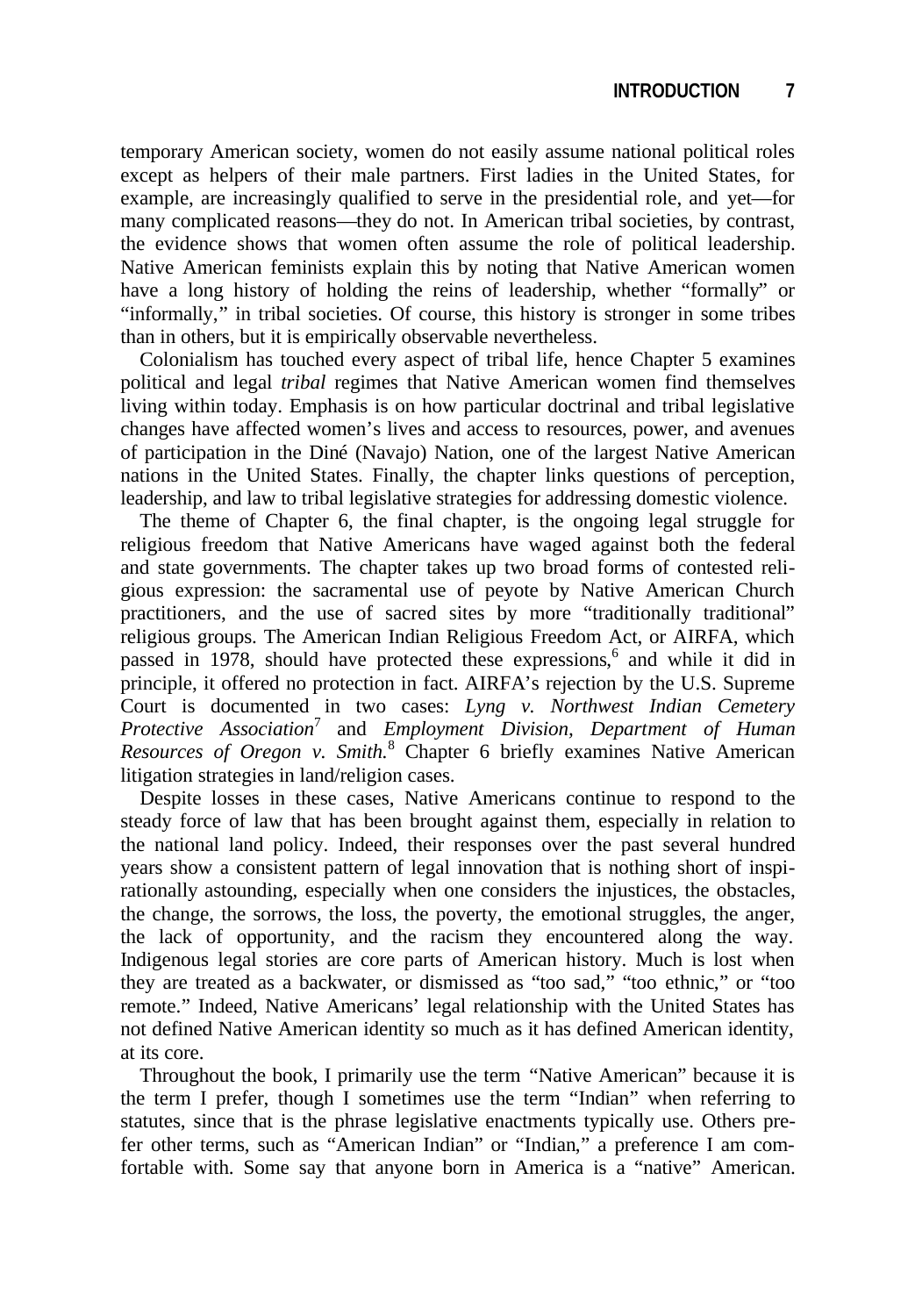Fine. But by my use of the word "native" in relation to the word "American," I mean any indigenous group, or *any* group with a long-standing history vis-à-vis a particular place in the Western hemisphere, any group that self-identifies as indigenous to the Western hemisphere, and any person who has a substantive (and not just blood) connection to such a cultural group. Blood may be thicker than water, but culture is pretty thick too.

Finally, this book is admittedly concerned with broad themes of justice and injustice, since it is, after all, a book about law. Lawyers administer the American system of government in various substantive ways and at all different systemic levels. Lawyers also make up a good percentage of the total pool of legislators, administrators, policy analysts, and the like. While other fields have the privilege of declaring that justice is an outmoded or overdiscussed topic, the field of law does not. In fact, one could argue that justice, and not just rule making and rule applying, ought to be at the heart of any legal endeavor, especially one such as federal Indian law where relative differences in legal power are so noticeable. If this is true, then one of the quandaries of federal Indian law is that so little justice for Native Americans has come from such a long history of treaty making, rule making, and litigating. Students, ironically, start out knowing that justice matters; lawyers and professors, perhaps because they are embroiled in the equities and doctrines of specific cases, too easily forget. Ultimately, the purpose of this book to help you remember.

### **NOTES**

1. Limerick, Patricia Nelson, Clyde A. Milner II, and Charles E. Rankin, eds. *Trails: Toward a New Western History.* Lawrence, Kan.: University of Kansas Press, 1991.

2. *Indian Citizenship Act of 1924*, *U.S. Statutes at Large* vol. 43 (1924): 253. This principle is currently codified at *U.S. Code* vol. 8, sec. 1401(b) (1994).

3. Former *U.S. Code* vol. 25, secs. 70-70(n). The Indian Claims Commission was terminated on Sept. 30; 1978, pursuant to *U.S. Code* vol. 25, sec. 70(v).

4. *U.S. Code* vol. 18, sec. 1170 (criminal provisions); and vol. 25, secs. 3001 et seq. (repatriation provisions) (1994).

5. *U.S. Code* vol. 25, sees. 1301 et seq. (1994).

6. *American Indian Religious Freedom Act of 1978*, *U.S. Statutes at Large* vol. 92 (1978): 469-470.

7. *Lyng* v. *Northwest Indian Cemetery Protective Association,* 485 U.S. 439 (1988).

8. *Employment Division, Department of Human Resources of Oregon v. Smith,* 494 U.S. 872 (1990).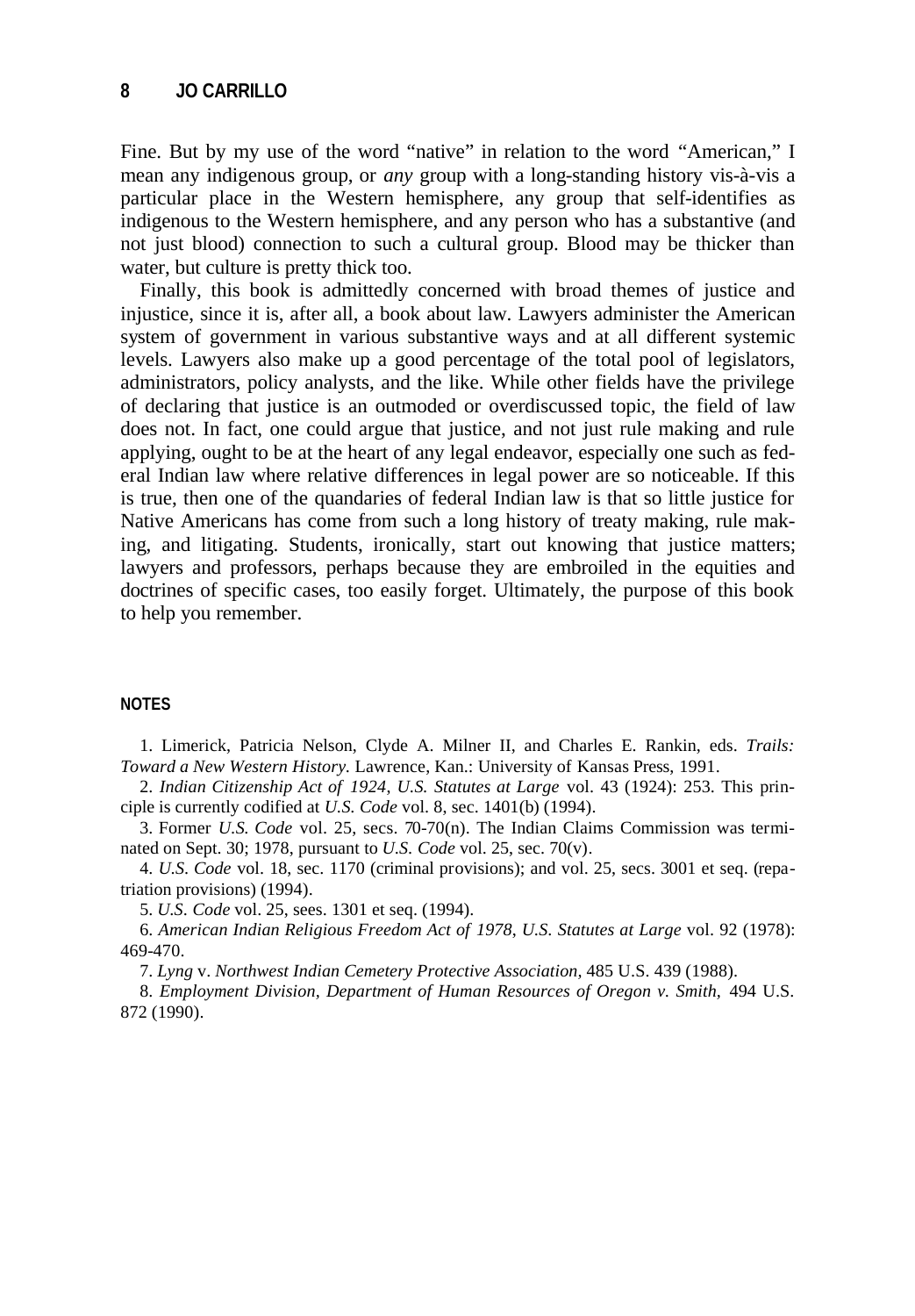# CHAPTER **1**

## **IDENTITY**

he term "political minority" is used to describe the status of Native Americans in the United States, since federal Indian law is based on the political relationship between the United States and the Native American nations. In term "political minority" is used to describe the status of Native Americans in the United States, since federal Indian law is based on the political relationship between the United States and the Native American nation define political status? How should the legal system treat cases where cultural and political identity overlap? This chapter explores these questions by looking at the case of *Mashpee v. New Seabury Corp.*<sup>1</sup>

*Mashpee* presents a complicated question about history and law. From 1776 to 1789, between the Declaration of Independence and the convening of the first Congress, each of the thirteen original states managed their Indian affairs separately. In 1789, the original states delegated their exclusive power to deal with Indian tribes to the newly formed federal government via the United States Constitution. In particular, the Constitution granted Congress the authority to regulate Indian commerce, an area that included land sales and transfers. Congress acted on this authority by enacting the first federal Indian Trade and Intercourse Act in 1790.<sup>2</sup> There were six such acts between 1790 and 1834 for regulating trade between Indians and non-Indians. The first act is significant, however, because it voided transfers of land "from any Indian nation or tribe of Indians" that were not approved by the federal government. Under this void title provision, not even the span of 150 years or more could make bad title good, as the *Oneida*<sup>3</sup> and  $\hat{P}$ assamaquoddy<sup>4</sup> cases decided. The 1834 act is the last and enduring one.

In 1832, the first Indian law case of *Johnson v. McIntosh* ratified the authority of the federal government as the source of all land title in the United States.<sup>5</sup>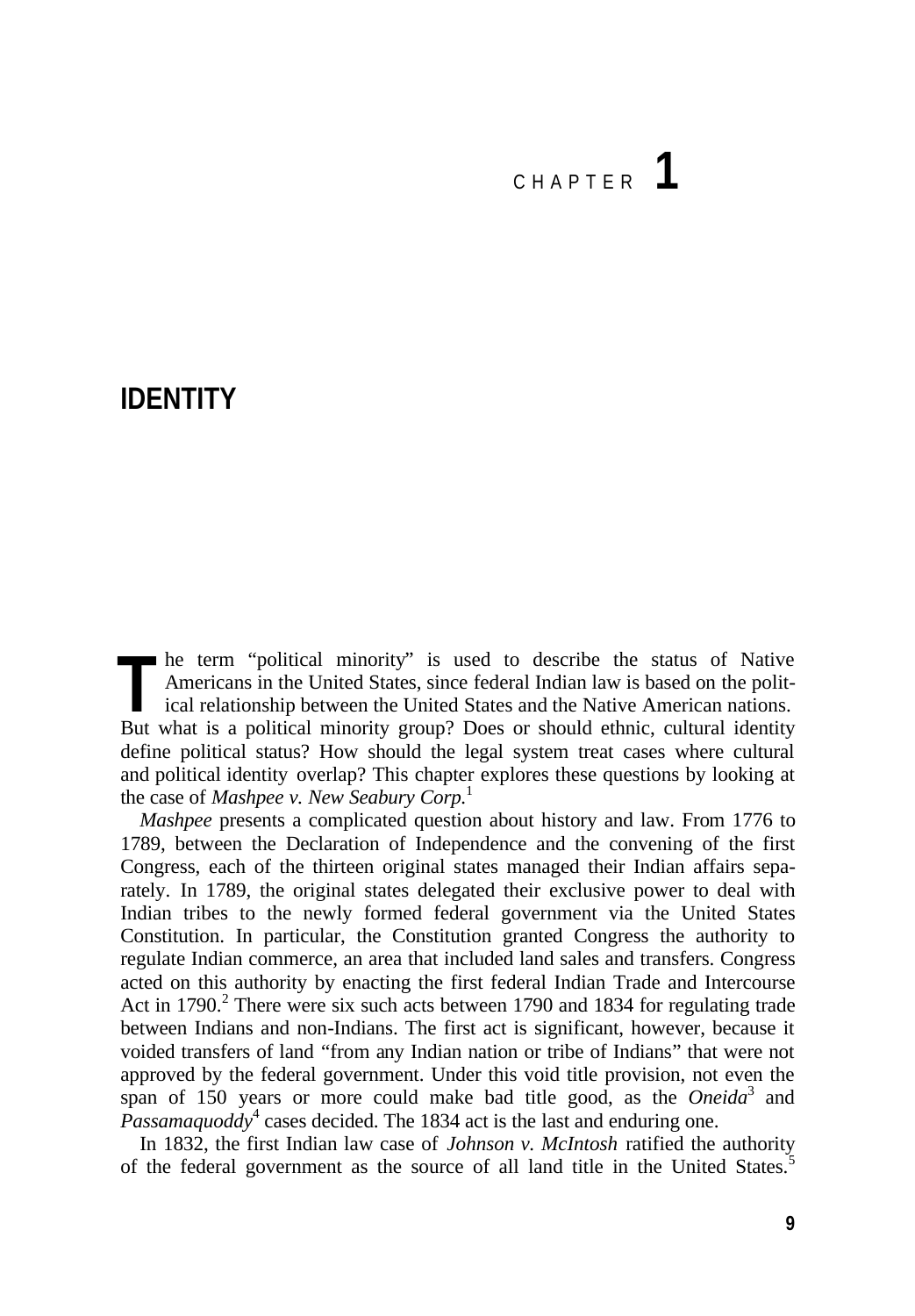*Johnson* held that title to all land within the United States originated with the federal government, not with the states or the Indian tribes. States or settlers could still buy land directly from Native American grantors, but they could no longer legally expect the United States to stand behind such title in case of a dispute. Moreover, since the United States had priority after *Johnson*, if the United States happened to convey the same land, later in time, to a different person, then the legal result would be that the *later* grantee—and not the Native American grantor's grantee—would take good title under a rule known as the "first in time, first in right." In order for states or settlers to secure their future right to possession and exclusivity then, they had to take from a chain of title that commenced with the United States. Land title that did not originate with the United States was void or voidable, and thus subject to the claims of bona fide purchasers who could trace their title back to a grant from the federal government.

*Johnson v. McIntosh* is one of the most widely read cases in federal Indian law. It catalogs the sources of legal authority that the federal government originally used to justify its control over Indian land and affairs. The line of authority starts with the Doctrine of Discovery, a doctrine that European discoverers first used among themselves to negotiate jurisdiction rights to the Western hemisphere, and then proceeds through the Constitution and the Trade and Intercourse Act. England's rights to jurisdiction passed to the original thirteen states upon independence and the states subsequently transferred their rights to the federal government through the U.S. Constitution. In later years, the federal government further defined its power over Indian tribes through specific statutes, executive orders, court decisions, and administrative regulations.

Federal authority over Indian land presumes a preliminary finding that the community in question is indeed a tribe. This finding required little analytical nuance at the land cession stage when the presence of a treaty or the setting aside of a reservation was enough to prove that a group was a tribe. But the issue of tribal identity predictably became more complicated at the annuity distribution stage, particularly on the issue of who was an Indian for trade purposes. Today, the issue remains complicated and is often contested. Sometimes the issue is litigated, as in *Mashpee*, but more often it is decided by the federal Bureau of Indian Affairs (BIA), which employs a staff of professional anthropologists, historians, and ethnologists to decide claims of tribal status. This change was made in direct response to the outcome in *Mashpee*.

The Mashpee Wampanoag, of what is now the state of Massachusetts, had early contact with English settlers and, like many other Native American groups, survived disease, decimation, and violence in this period. In the nineteenth century they voted to subject their tribal lands to Massachusetts state law, a vote that opened up their tribal land for private sale. By the turn of the twentieth century, what had once been tribal land was in the hands of non-Mashpee owners. Nevertheless, the Mashpee still controlled the local political process since the new absentee landowners were summer residents who were not registered to vote in the Town of Mashpee. As more and more permanent residents moved into the Mashpee area in the mid-twentieth century, the Mashpee lost political control of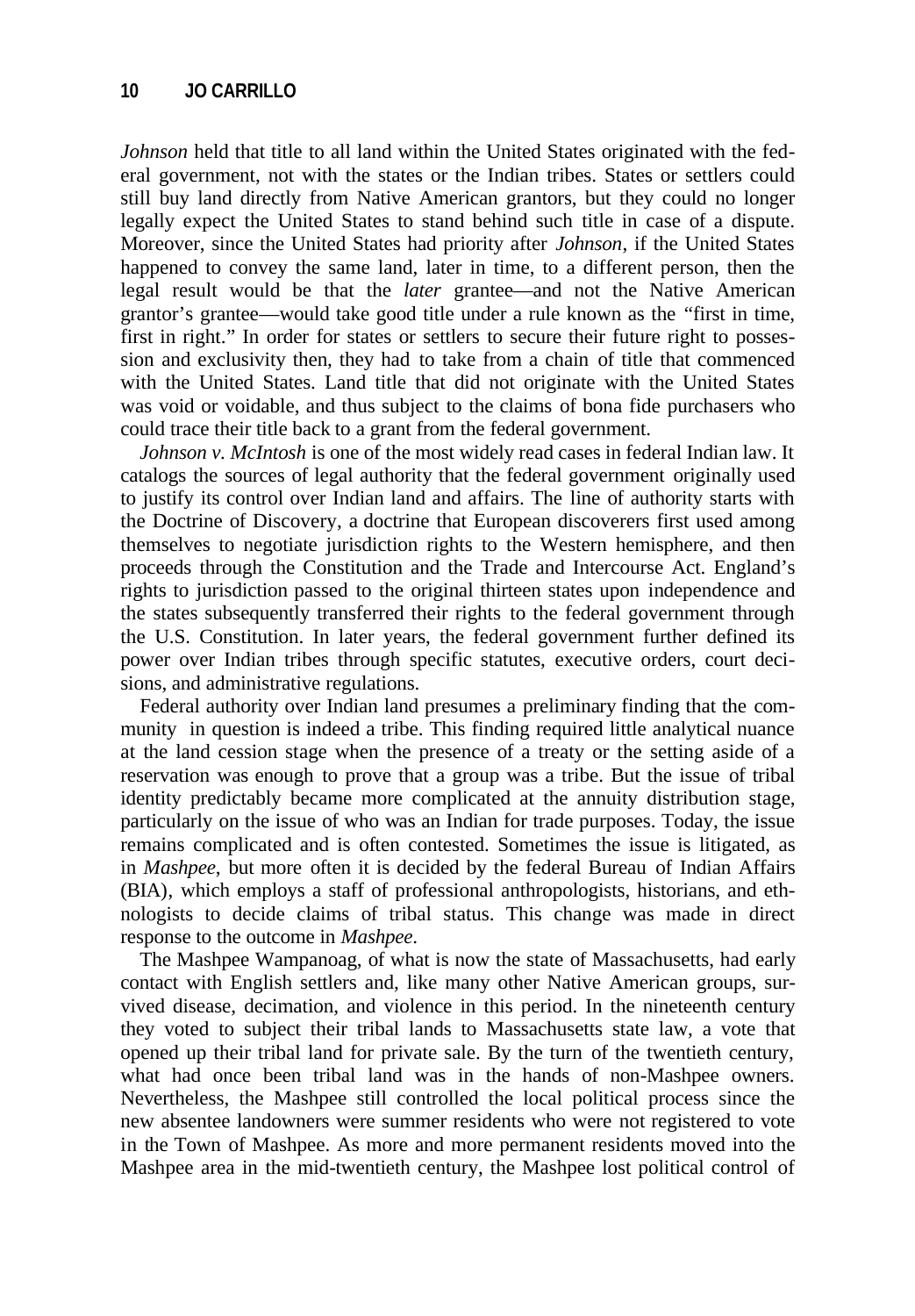the Town of Mashpee. They responded to this political loss, in part, by making a Non-Intercourse Act claim in federal court. They argued that since they were an Indian tribe for purposes of the Non-Intercourse Act and their land had been conveyed without prior federal approval, the unapproved conveyances were void or voidable. If this were indeed so, then the proper remedy for the tribe's claim was forfeiture, which is to say return to the Mashpee of roughly 11,000 acres of land.

The Defendant Town of Mashpee countered the suit by arguing that the Mashpee were not an Indian tribe for purposes of the Non-Intercourse Act. This defense was sufficient to set aside the Non-Intercourse Act claim so that the merits of the tribal identity issue could be litigated. Because the United States had not formally recognized the tribe's status as a political minority, the Mashpee had either to get BIA recognition as a tribe or else to litigate the issue of their status *before* they could pursue their land claim under the Non-Intercourse Act.

The Non-Intercourse Act of I790 contemplated clear political divisions between tribal groups and nontribal groups. Even though the Mashpee had accepted federal support for certain benefits, like education, there were no political divisions on record since the federal government had never entered into a treaty with the Mashpee or otherwise formally acknowledged the group's tribal status. Nor had the Mashpee ever acknowledged their own sovereignty in the standard way of reaching out as political entities to England or the United States. To the contrary, it became known at trial that the Mashpee Wampanoags had fought against another Wampanoag, Metacomet (a sachem known as King Philip), in King Philip's War, which was the largest Wampanoag uprising against the English colonizers. Metacomet and his followers were annihilated, a fate the Mashpee Wampanoags would have met too, had they followed Metacomet. Instead, the group survived and 300 years later found itself in a legal catch-22. Had the Mashpee Wampanoags fought with Metacomet they would not have lived to bring their lawsuit, but the evidence that they had not fought with their Wampanoag relations was used at trial to show that the Mashpee had thus taken the first step of what historian Francis G. Hutchins characterized as their slow march toward full participation in U.S. society.<sup>6</sup> With history against them, the Mashpee needed a judicially crafted definition to prove their political minority status. They chose one first articulated in the 1901 case of *Montoya v. United States*. 7

The *Montoya* case involved Victorio's Chiricahua and Mescalero Apache band and took place in the nineteenth century. In this period, the United States had used considerable military force against Native Americans in general and the Apache in particular, since they were the last military challengers to settlement policies.<sup>8</sup> *Montoya* defined an Indian tribe as "a body of Indians of the same or a similar race, united in a community under one leadership or government, and inhabiting a particular though sometimes ill-defined territory." Over time other standards have also determined "Indianness." Many tribal enrollment standards, for example, turn on a federally initiated blood-quantum system, with the minimum quantum eventually set by the tribal government itself. But *Montoya* was a depredations rule, which means that it determined when tribes in amity with the United States were liable for the hostile acts of their members.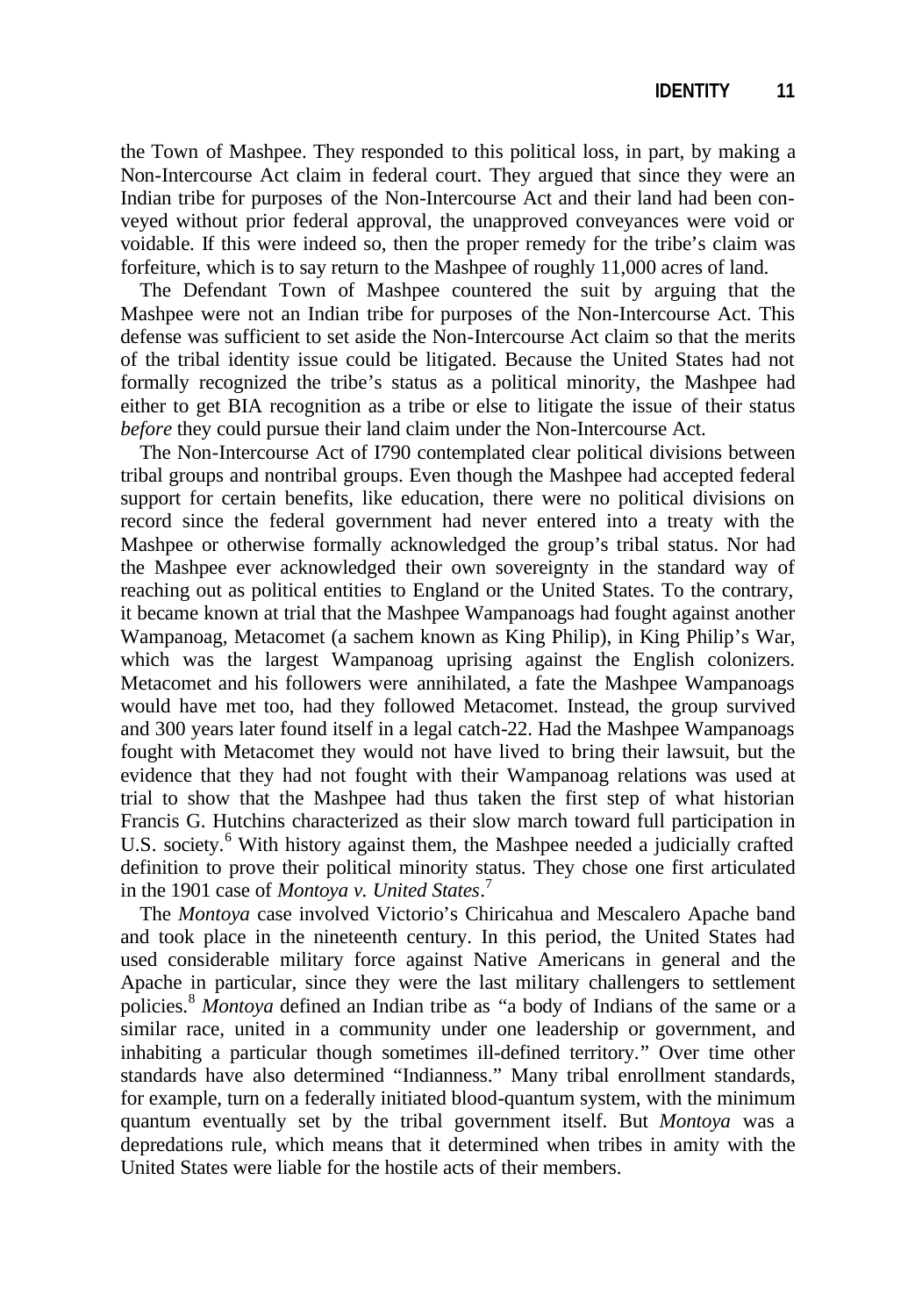The *Montoya* standard fit *Mashpee* badly, to say the least. First, the Mashpee were suing for the return of aboriginal land that had been transferred from the Wampanoags to private Massachusetts citizens in contravention of the federal Non-Intercourse Act; they were not being sued by settlers for depredations. Second, the Mashpee were trying to enforce legal guarantees reserved to tribes under the Non-Intercourse Act, whereas *Montoya* involved Victorio's Band, a band that was systematically excluded from any legal benefits under the American system as further punishment for its military resistance against the United States. Third, the Mashpee were an eastern group, one of the first tribal groups to have contact with the English, whereas the Apache were a western group, one of the last to concede military defeat to the United States. On the surface, the Apache fit stereotypical images of Indianness produced by nineteenthcentury Westward expansion. The Mashpee did not.

Indeed the Mashpee fit almost no stereotypical images of Indianness. They were not what historian Robert M. Utley calls "horse and buffalo Indians";<sup>9</sup> they did not wear their hair in braids; they did not live in tepees or wigwams; they did not engage in armed conflict against colonial forces, despite their disputed claim to having fought with Metacomet against the English. Ironically, *had* the Mashpee met these images, they probably would have prevailed before the jury. But because they didn't—in fact, some of the Mashpee plaintiffs had land development businesses, college degrees, investment strategies—their claim to tribal status was fiercely contested. The Mashpee had to prove they were a tribe under *Montoya,* a difficult task in part because the Mashpee did not clearly meet all elements of the four-part test articulated in *Montoya.*

*Montoya* turned on four elements of proof. The first element called for a group of the same or similar race. The Mashpee, for their part, had intermarried with other ethnic groups, most notably with African Americans, and as a group they had not retained the Wampanoag language, spiritual customs, or kinship patterns. Second, *Montoya* required a territorial land base. The Mashpee had no such base, since they had voted to assume formal township status under Massachusetts law in 1869 and thus open up their tribal land to sale. Part of this lost tribal land was the very land whose conveyance they now argued was voidable under the Non-Intercourse Act.

Third, *Montoya* required evidence of a political organization or formal leadership of some sort. From 1869 to roughly 1964, the Town of Mashpee had been governed by local officials who happened to be of Mashpee descent, but who had not governed *as an Indian tribe.* Instead, the Mashpee had loose associations that they presented as political institutions for purposes of *Montoya.* Whether these hearthstyle associations were sufficient to meet the *Montoya* test was hotly debated at trial. The Mashpee argued that their identity was Wampanoag and hence all their political expressions were by definition tribal. The defendants countered that culture and politics were separate, and they pointed out that while historically Mashpee had been designated an "Indian town," in the twentieth century Mashpee functioned for all intents and purposes like any other Massachusetts town along Cape Cod.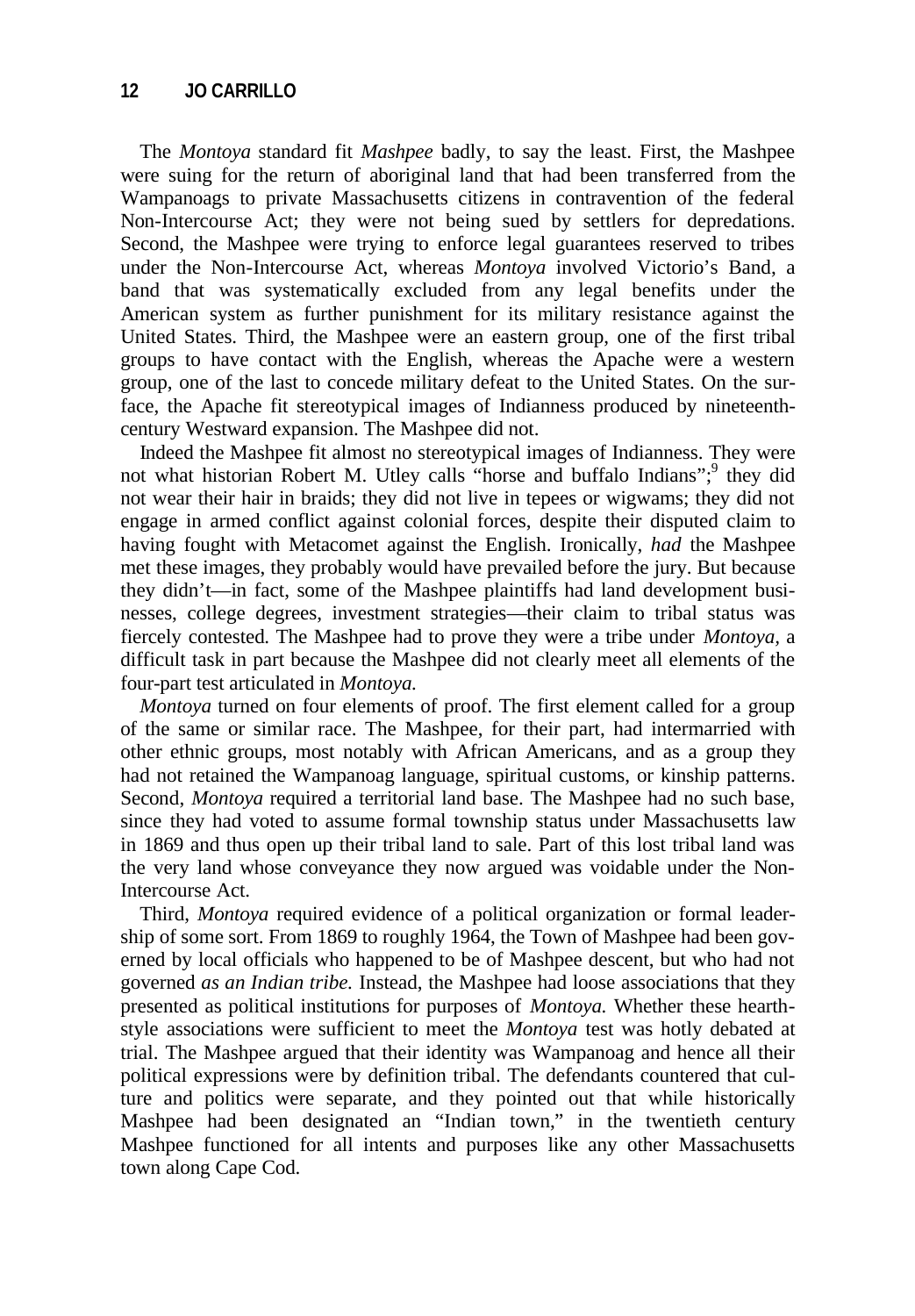While the Mashpee presented a long history of informally recognizing and following Wampanoag tradition, they also presented a twentieth-century record of adopting pan-Indian traditions. These traditions grew into events such as powwow festivities, and they were vaguely, unself-consciously recorded in local history as conscious points of cultural reinvention. So while the Mashpee could not prove their political status as Indians under *Montoya,* they could prove that they regarded themselves *culturally* as Wampanoags, and also as contemporary Native Americans following pan-Indian traditions.

The *Mashpee* case raises profound and lingering questions about identity, assimilation, American Indian nationhood, and the ethics of making indigenous people prove they are entitled to political minority status. Who is a Native American? What is a "tribe" for purposes of federal law? Who gets to ask these questions and who gets to answer them? If people of tribal ancestry must prove their political, institutional authenticity, what form should the proof take? Is polymorphous evidence of "culture" sufficient to show political status as an inherent tribal sovereign, or does federal law require more? Does it require, for example, proof of institutions that non-Indians can recognize? If so, is this another way of imposing cultural change on Native Americans, this time by requiring that indigenous political institutions take certain forms and follow certain processes?

The readings in this chapter offer illustrative answers to these questions. The first excerpt is from James Clifford's "Identity in *Mashpee*." Clifford's piece places the *Mashpee* litigation in a broad debate about epistemology, or how it is that practitioners of particular disciplines produce scholarship. Using information observed at trial, Clifford identifies the theoretical difficulties inherent in having courts scrutinize political status claims. He also catalogs and analyzes the expert testimonies that were offered at trial.

The next excerpt is by Francis G. Hutchins, a historian who testified on behalf of the defendants in *Mashpee.* For Hutchins, the Mashpee plaintiffs did not meet the *Montoya* standard and hence were not legally entitled to federal protection under the Non-Intercourse Act. Hutchins based his testimony on historical documents, not on fieldwork or other methods of information gathering. From these documents he concluded that the Mashpee had abandoned their tribal status. According to Hutchins's argument, the abandonment took place over several centuries, provable by documented moments reflecting the Mashpee's decision to move into the mainstream. Refusing to side with Metacomet was one such historical moment. Another occurred in 1869, when the Mashpee elected by a split vote to assume formal township status under Massachusetts law, and thus open up their tribal land to sale. Encouraging the mid-twentieth-century development of the Town of Mashpee was the third turning point. Hutchins regarded these incidents as proof that the Mashpee did not consider themselves a political minority or a political sovereignty, even though they did identify culturally as Mashpee Wampanoags.

As Hutchins saw it, the issue was not whether the Mashpee plaintiffs were an American Indian tribe in some vague cultural sense, but rather whether they were a tribal unit in a concrete historical sense. If they were, then they must have had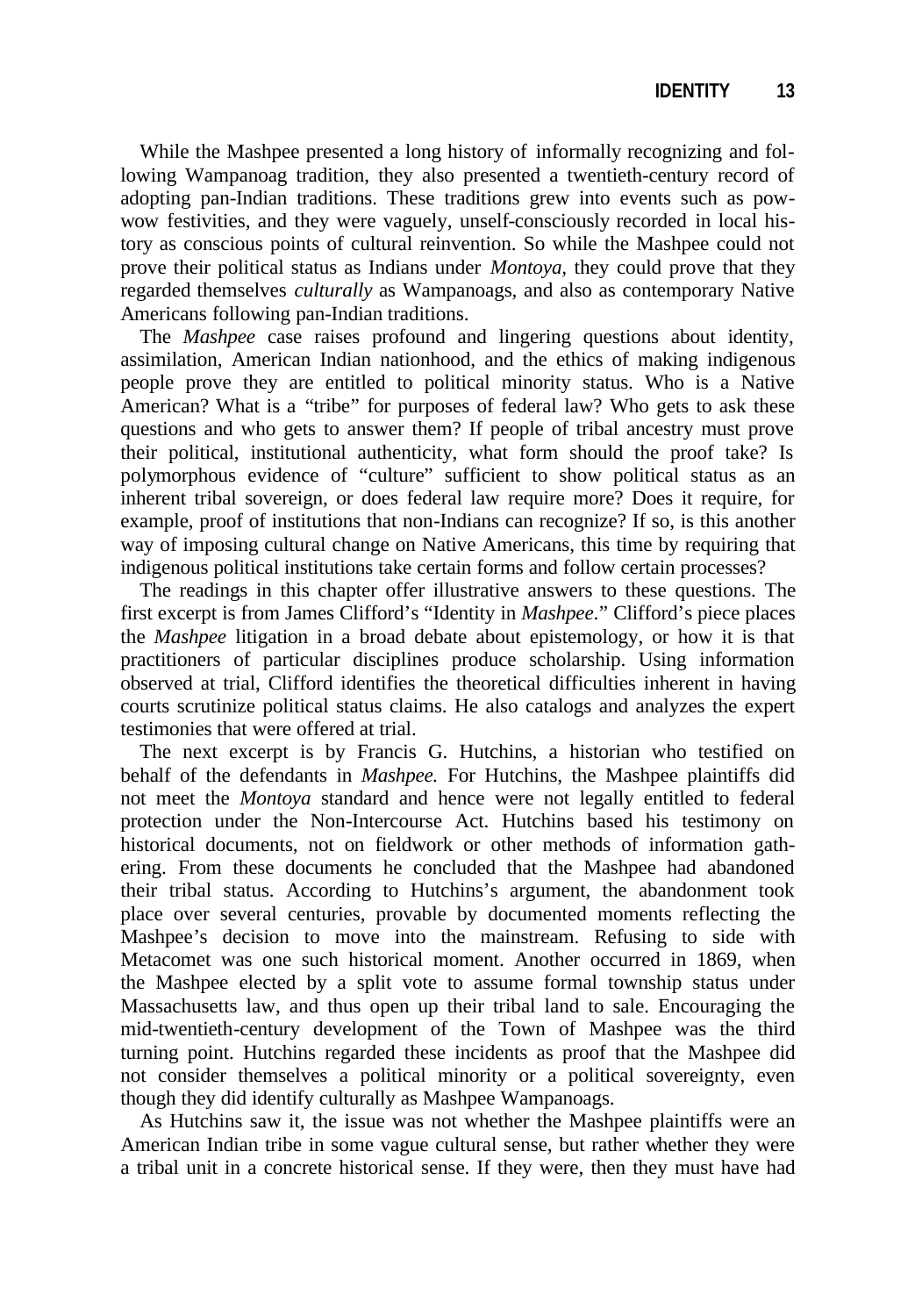to maintain a government-to-government relationship with the United States according to the terms of *Montoya,* and so would be entitled to Non-Intercourse Act protection. If they were not a tribal unit, then they were politically like any other citizens of the state of Massachusetts, despite their Native American heritage. Finally, Hutchins testified that abstract discussions of culture were irrelevant to the *Montoya* standard, which he thought required documentary proof of a measurable and observable political structure, or system, of self-government. Hutchins noted that documentary proof of this sort was exactly what the Mashpee were missing. He argued that what the historical record showed instead was that the Mashpee had volitionally and intentionally abandoned their tribal status.

Jack Campisi presented the Mashpee's side of the debate. He testified that the Mashpee made their choices—for example the 1869 vote to assume township status—to survive, not to assimilate into a white society that shunned them on ethnic and racial grounds. Based on roughly a month of fieldwork, Campisi concluded that the trial process was not fine tuned enough to assess how choices such as siding with Metacomet or voting for township status related to Mashpee political identity.

On a theoretical level, Campisi's excerpt discusses how anthropology and law parted ways at trial. Anthropologists begin with the methodological premise that categories should be found, not imposed. They regard classifications and categories as socially constructed, and hence "subjective." Lawyers, on the other hand, are trained to objectify problems using prefigured categories. From a legal vantage point, prefigured categories may be socially constructed, but they are still regarded as more "objective" than case-by-case assessments. In law, this reach for objectivity is regarded as fair in typical cases, which Indian law cases are not.

Campisi explains how the parting of ways between anthropology, history, and law played itself out in the *Mashpee* trial. He also describes how it left in its wake anxious, possibly unanswerable questions about the ways in which experts construct knowledge. For instance, was Hutchins's testimony, which came from interpreting documents, *really* more objective than Campisi's fieldwork-inspired testimony, or Clifford's courtroom-inspired essay? Did it matter that the documents Hutchins analyzed had consistently been prepared by non-Indians, for non-Indian institutions? Was the purpose of cross-examination to uncover the truth, or just cast doubt on nuanced, self-reflective testimony by making it seem vulnerable, weak, and inconclusive?

Two waves of legal scholarship about *Mashpee* appeared in the law review literature. The first focused on doctrine.<sup>10</sup> It took federal law as a given, and simply set out to discuss whether the Mashpee had or had not proven their case. The second wave, which appeared almost ten years later, was more concerned with understanding what happened in *Mashpee*.<sup>11</sup> It presented and analyzed how theories of identity, ethnicity, and race relate to doctrine. My excerpt—the last one in this chapter—summarizes the second wave of legal scholarship about *Mashpee.* It also points out the importance of using local evidence to help bridge the gap between methodologies that work by finding categories—like anthropology of the sort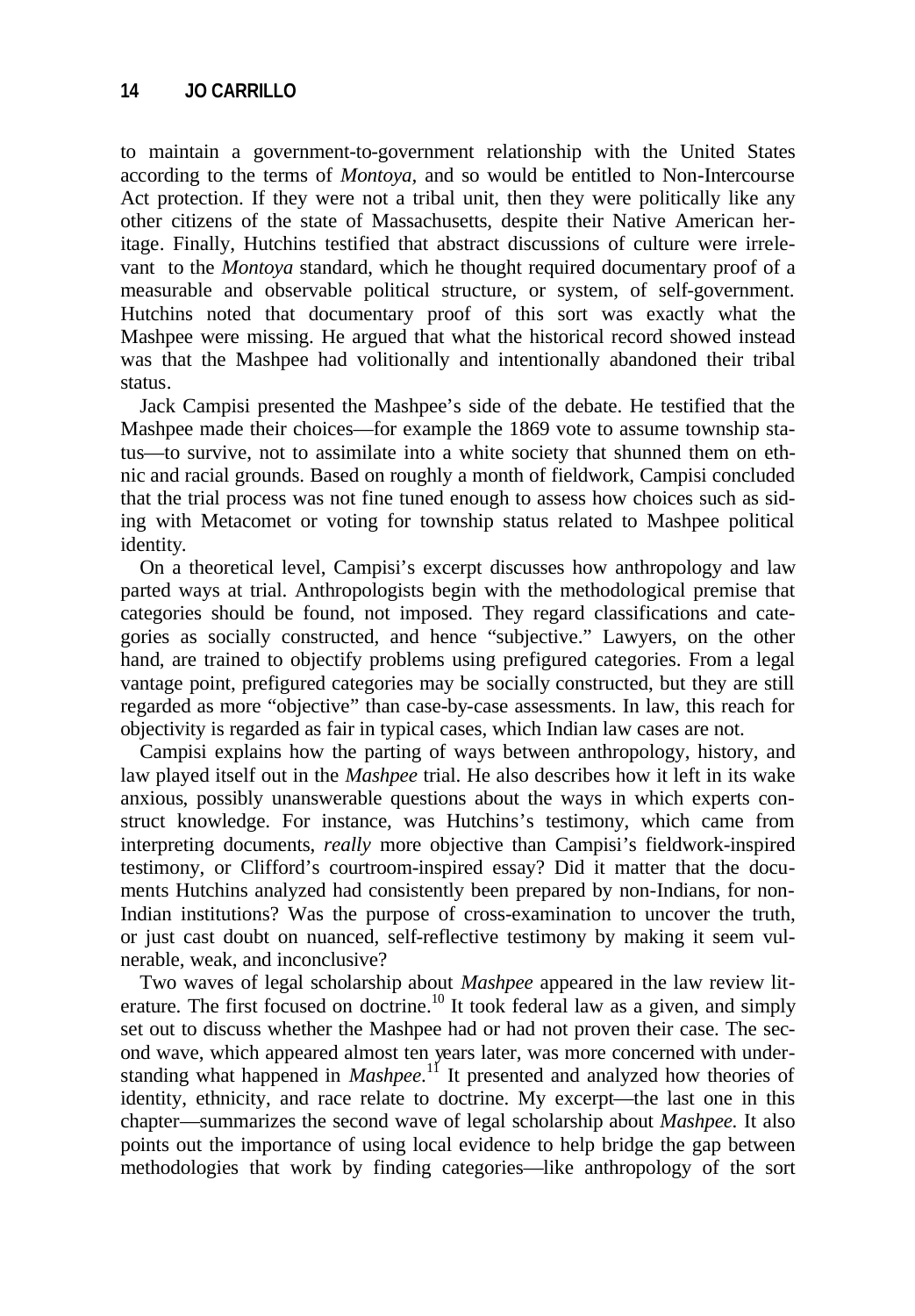Clifford and Campisi describe—and those, like law, that work by applying prefigured categories.

As long as the United States is in the business of using Native American status to distribute benefits and burdens, a new standard must be developed. One Australian writer has suggested that Aboriginal status, under Australian law, be granted to those who: (1) are a distinctive people, (2) have a long sense of history, whether it be their own history, their contact history, or the conflict history, (3) live in a process of changing culture that produces a sense of belonging, and (4) have a feeling of identity that becomes the basis for a philosophy, or an ideology, or a political stance in the world—a philosophy that allows the group to survive, exist, even flourish in the independent state in which it finds itself.

Had this standard been applied in *Mashpee,* the Mashpee plaintiffs would have prevailed at trial. But since the court was both using *Montoya,* with its focus on race and political institutional maintenance, and valuing "contact history" over "conflict history," the *Mashpee* lost their case. In other words, had the rules for deciding tribal status been explained in slightly broader terms than they were, decisions such as siding against Metacomet in King Philip's War or voting for township status under Massachusetts law in 1869 could have been presented in fuller, more historically and psychologically contextualized ways, as strategies for survival in a colonial state. Evidence of informal, hearth-style consensus forms of governance might have been given more weight as well.

Identity and its relation to political status continues to be a pressing problem for Native Americans. The Indian Child Welfare Act, or ICWA,<sup>13</sup> provides one example at the opposite extreme of *Mashpee.* ICWA is not covered in this volume, but it is an important statute that gives tribes authority to prevent non-Native Americans from adopting Native American children; it does this by giving the tribe the option to intervene in proceedings that involve a Native American child and a non-Indian placement.

In its I978 form, ICWA did not require that states notify tribes in *voluntary* adoption proceedings involving Native American children.<sup>14</sup> Some states— Washington, Minnesota, Oklahoma and Michigan, for example—supplemented ICWA with legislation requiring that tribes be notified in voluntary proceedings; other states—Utah, North Dakota—made it a standard practice to notify tribal authorities in such cases. But states could only disclose a child's tribal heritage if the parents did so first. In cases where parents failed to disclose their cultural affiliation, bitter conflicts often arose over whether a tribe could intervene late in the adoption process. *In Re Bridget R*. was one such case.<sup>15</sup>

In *In Re Bridget R.,* a birth father decided not to reveal his tribal heritage since disclosure would implicate ICWA and slow down the voluntary adoption of his twin daughters by a non-Indian family. The father and his lawyer apparently felt justified in not disclosing the father's tribal (Pomo) heritage because although the father was culturally recognized as a Pomo, he was not an officially enrolled member of the Pomo tribe. This fine distinction was exploited on the grounds that ICWA defines an "Indian" as "any person who is a *member*  of an Indian tribe."<sup>16</sup>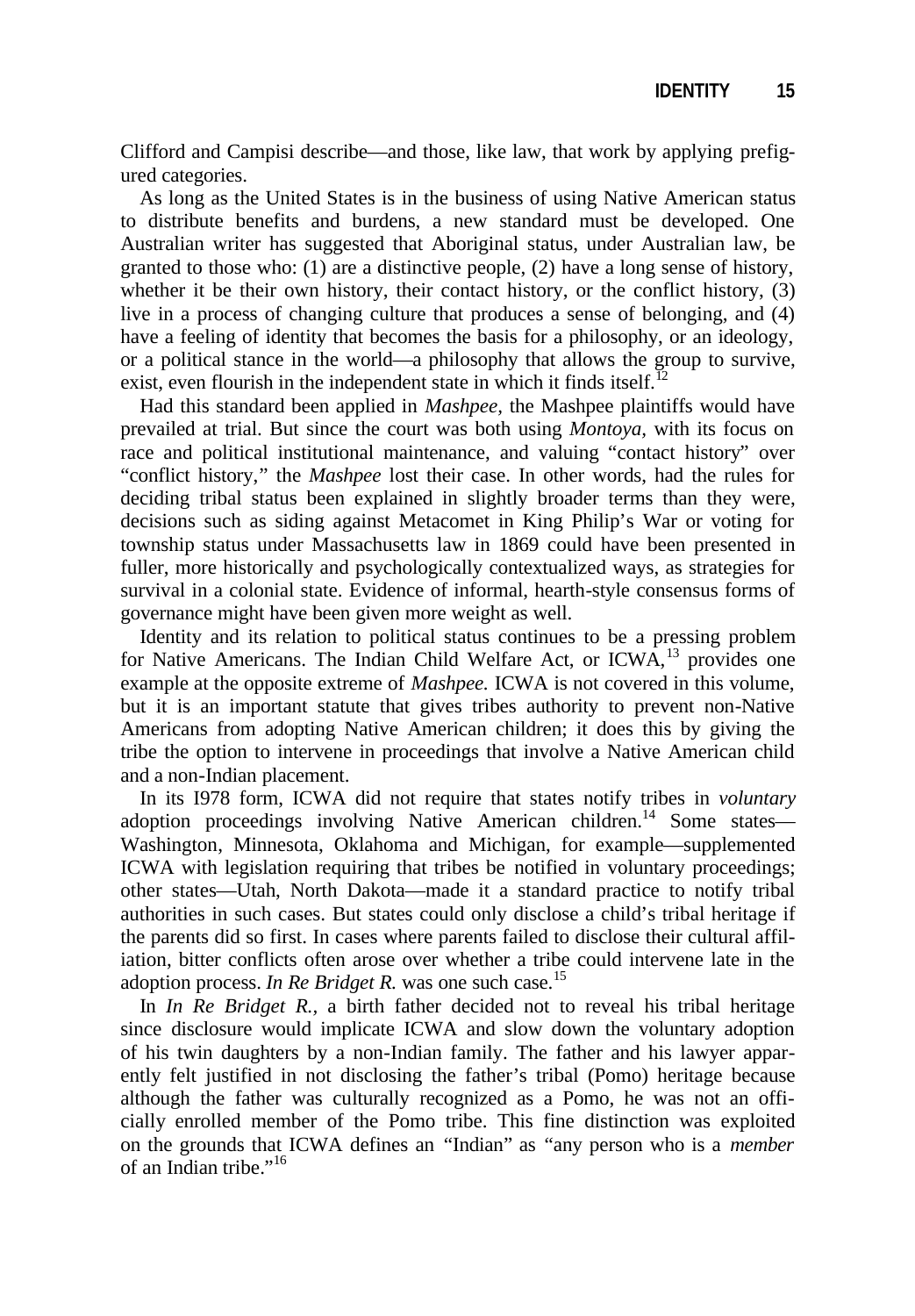When the father's tribal relatives learned of the adoption proceedings, they notified the tribe, which intervened in the case. By the time the *In re Bridget R.* opinion was issued, the twins were almost three years old. The adoptive parents argued that parent-child bonding had occurred in the twins' early infancy; the tribe just as forcefully argued that the twins were being deprived of a political right—a right secured by principles of tribal sovereignty and ratified by ICWA—to be brought up with tribal birth relatives who, had they received notice of the proceedings from the outset, would have provided the children a home.

This short example is just one of many that illustrate that federal law has not adequately dealt with the issue of Native American identity and how it relates to political status. It is built on the nineteenth-century model that views tribes and tribalism as anathema to the direction that any reasonable, rational person would want to take. Current federal law cannot adequately resolve twentieth-century cases like *Mashpee.* But, as the ICWA example shows, neither can the law simply flip-flop from assuming a tribal identity is something no one in their right mind would claim, to assuming it is something that all who can would openly proclaim, regardless of the consequences. This failure to conceptualize the importance of identity is a central unresolved problem in the field of federal Indian law.

## **RECOMMENDED READINGS**

On the *Mashpee* case, Paul Brodeur's journalistic 'account of the Mashpee as well as of other eastern Indian land claims cases, *Restitution: The Land Claims of the Mashpee, Passamaquoddy, and Penobscot Indians of New England* (1985), is well worth reading, Rona Sue Mazer's Ph.D. dissertation, "Town and Tribe in Conflict: A Study of Local-Level Politics in Mashpee, Massachusetts" (1980), analyzes a wealth of local Mashpee documents, "The Massachusetts Indian Enfranchisement Act: Ethnic Contest in Historical Context, 1849-1869," by Ann Marie Plane and Gregory Button, in *Ethnohistory* 40:4 (Fall 1993), gives a historical analysis of Massachusetts Indians in the colonial period. The Plane and Button article makes the important point that in colonial Massachusetts, policy affecting ethnic boundaries was linked to perceptions of ethnic identity, which is to say that lawmakers dealt with political and ethnic identity in similar ways. Jonathon Harr's *A Civil Action* (1996) gives yet another glimpse of Mashpee judge Walter Jay Skinner in action in a historically complex case.

In the law review literature, two additional studies about *Mashpee* are of interest. They are Gerald Torres and Kathryn Milun's "Translating *Yonnondio* by Precedent and Evidence: The Mashpee Indian' Case," *Duke Law Journal* 625 (1990), and Martha Minow, "Identities," 3 *Yale Journal of Law* & *Humanities* 97 (1991). For relevant works that cite or briefly discuss Torres and Milun's article, see Peggy C. Davis, *Contextual Legal Criticism: A Demonstration Exploring Hierarchy and "Feminine" Style,* 66 *New York University Law Review* 1635 (1991); Cheryl I. Harris, "Whiteness as Property," 106 *Harvard Law Review* 1707,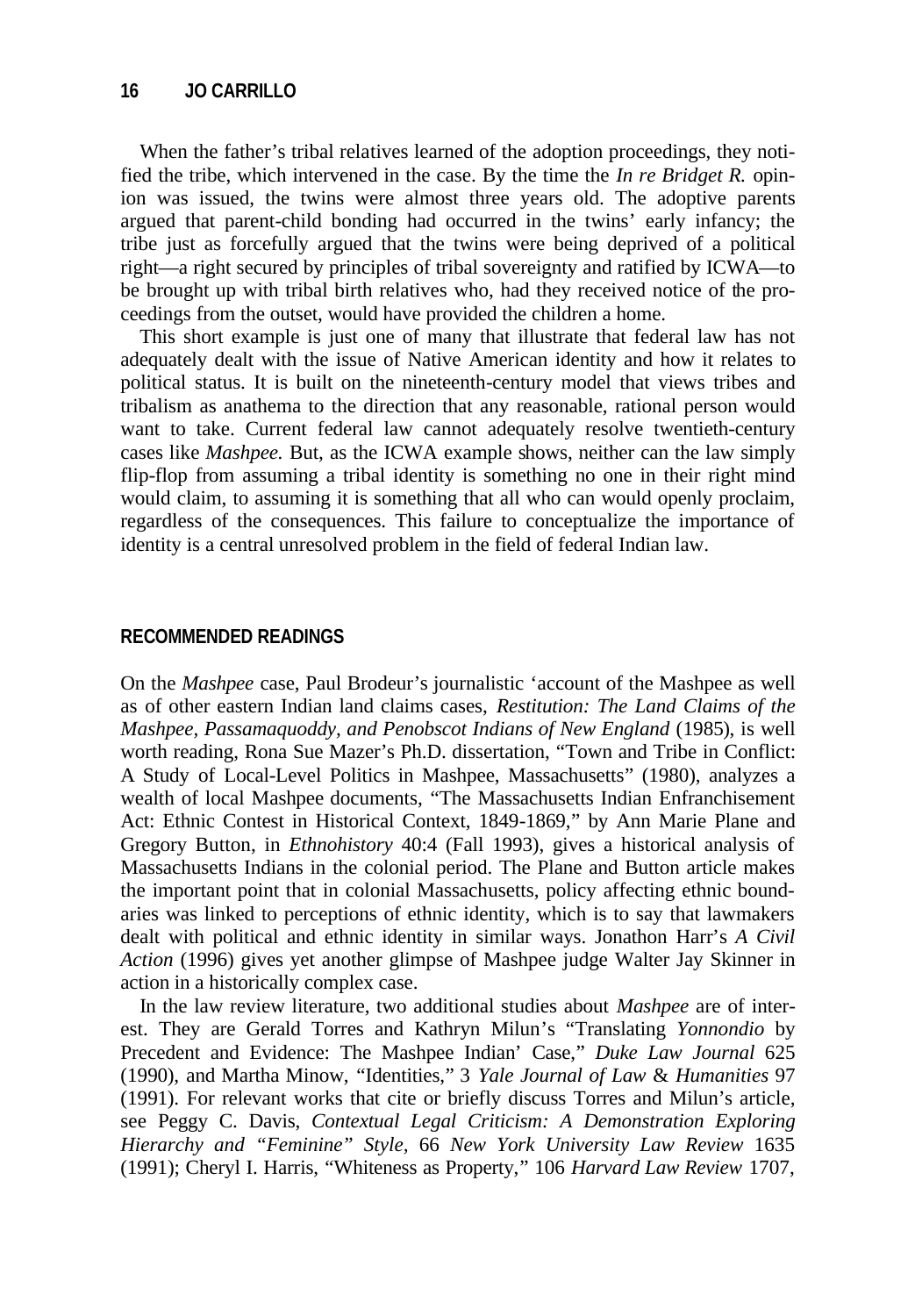1761-66 (1993); and Jane S. Schacter, "Metademocracy: The Changing Structure of Legitimacy in Statutory Interpretation," 108 *Harvard Law Review* 593, 624-26 (1995). Finally, Martha Minow discusses *Mashpee* in a civil rights context in her book *Making All the Difference: Inclusion, Exclusion, and American Law* (1990).

For general-interest books and articles about Native American identity, see "Place, Race, and Names: Layered Identities in *United States v. Oregon,* Confederated Tribes of the Colville Reservation, Plaintiff-Intervenor," by Susan Staiger Gooding. Gooding's article appears in 28 *Law* & *Society Review* 1181 (1994), in a Symposium issue titled "Community and Identity in Sociolegal Studies." For a related article that discusses Hispanic/Native American identity, see Luis Angel Toro's " 'A People Distinct from Others': Race and Identity in Federal Indian Law and the Hispanic Classification in OMB Directive No. 15," in 26 *Texas Tech Law Review* 1219 (1995).

More and more Native American autobiographies are being published, and many explicitly discuss the issue of identity and mixed ancestry. The references that follow are just a starting point for these contemporary works. Mi'kmaq poet Rita Joe has published *Song of Rita Joe: Autobiography of a Mi'kmaq Poet* (1996). Vincent L. Mendoza has a book titled *Son of Two Bloods* (1996); it depicts Mendoza's experiences as a Mexican American/Creek. Fiction writer Janet Campbell Hale's autobiography is *Bloodlines: Odyssey of a Native Daughter* (1993). Janet Campbell Hale's *The Jailing of Cecelia Capture* (1985) is a novel about a Native American law student. Activist Russell Means has a biography titled *Where White Men Fear* to *Tread* (1995). For accounts from social science interviews see *Messengers of the Wind: Native American Women Tell Their Life Stories* (1995), and Ward Churchill's *From a Native Son: Selected Essays* on *Indigenism, 1985-1995* (1997).

For a discussion about the vagaries of assessing tribal identity in the nineteenth century, especially in relation to prohibited activities under the federal Indian Trade and Intercourse Acts, see William E. Umau, *White Man's Wicked Water: The Alcohol Trade and Prohibition in Indian Country, 1802-1892* (1996). Umau's analysis is important because it provides evidence counter to the sometimes expressed contention that tribal status designations have become difficult only in the twentieth century. Mary Louise Pratt's *Imperial Eyes: Travel Writing and Transculturation* (1992) is a strong compliment to Umau's work. Pratt explores how travel writing gave rise to imperial stylistics that then themselves contributed to the colonial view of North and South America as vast unsettled places. These ways of seeing, says Pratt, gave way to an intellectual process whereby diverse life forms were drawn out of what to imperial eyes was the chaos of their American surroundings and rewoven into a European order, one that held as its central discourse the systematizing of nature in both name and practice.

Finally, *Indigenous Peoples in International Law,* by S. James Anaya (1996), discusses international standards for determining political minority status. *The American Indian in Western Legal Thought: Discourses of Conquest* (1990), by Robert A. Williams, covers the early colonial period, as does his most recent book, *Linking Arms Together: American Indian Treaty Visions of Law and Peace, 1600-1800* (1997).